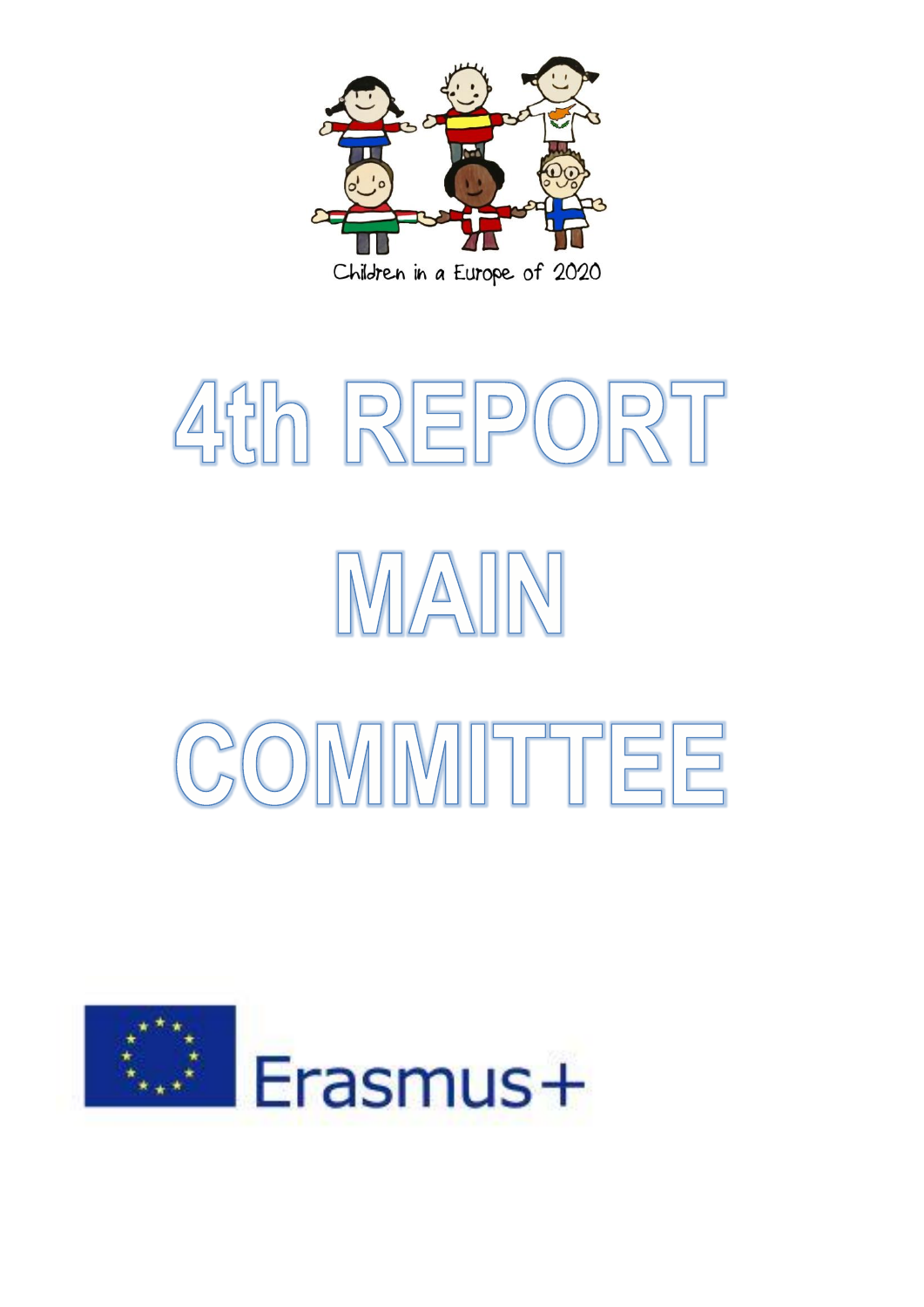# **THE MAIN COMMITTEE AFTER THE MEETING IN FINLAND 14th October 2016**

After the meeting in Finland the main Committee makes the following agreements official:

- It set the dates for the next training and teaching activities that will take place in Holland and Spain. During the meeting in Holland there will be children from Spain, Hungary and Holland. It is due to Spain and Hungary will host a learning and teaching activity, otherwise the Spanish and Hungarians children wouldn't have the same number of opportunities to participate in these activities.
	- $\circ$  The learning and teaching activity in Holland will start the 30<sup>th</sup> January and it will finish the 3<sup>rd</sup> February.
	- $\circ$  The learning and teaching activity in Spain will start the 3<sup>rd</sup> April and it will finish the 7th April.

Regarding to these activities it is very important to send the host countries the number of students and teachers and the amount of boys and girls must be informed to the hosting countries as soon as possible.

- It establishes the sessions on Skype for this year. The sessions will be on Wednesday at 11 in Spain, Holland, Hungary and Denmark and at 12 in Finland and Cyprus. They will take place the last Wednesday of every month and the topics will be the following ones:
	- o 26<sup>th</sup> October "It's me"
	- o 30<sup>th</sup> November "Show me your classroom"
	- o 14<sup>th</sup> December "Christmas Carols"
	- $\circ$  25<sup>th</sup> January "How was your Christmas and New Year?"
	- $\circ$  22 February "My day in school"
	- o 29<sup>th</sup> March "Our Easter"
	- $\circ$  26<sup>th</sup> April "Meeting in Spain"
	- o 31st May "Summer holidays"

Every country will upload the children's comments about the skype sessions and they will use etwinning to discuss about the topic.

- Regarding the website, it considers that is good and it is working well to spread out our products. It is divided into different sections and all countries must follow the structure, so it will be easier for visitors to find all materials available.
- It considers that etwinning is working well and it's a good way to practice and discuss for the topics.
- It evaluated the intermediate report in every country, and the results were really positive. It took into account the dissemination of the project, the transnational meetings, the learning and teaching activities, and the budget.
- It evaluated the budget in every country. All countries have spent the right amount of money during the first year in order to manage the last year of the project, so talking about the finances everything is right too.
- It analyzed the different early school drop out rates and measures in every country and all countries will upload the documents to justify this analysis.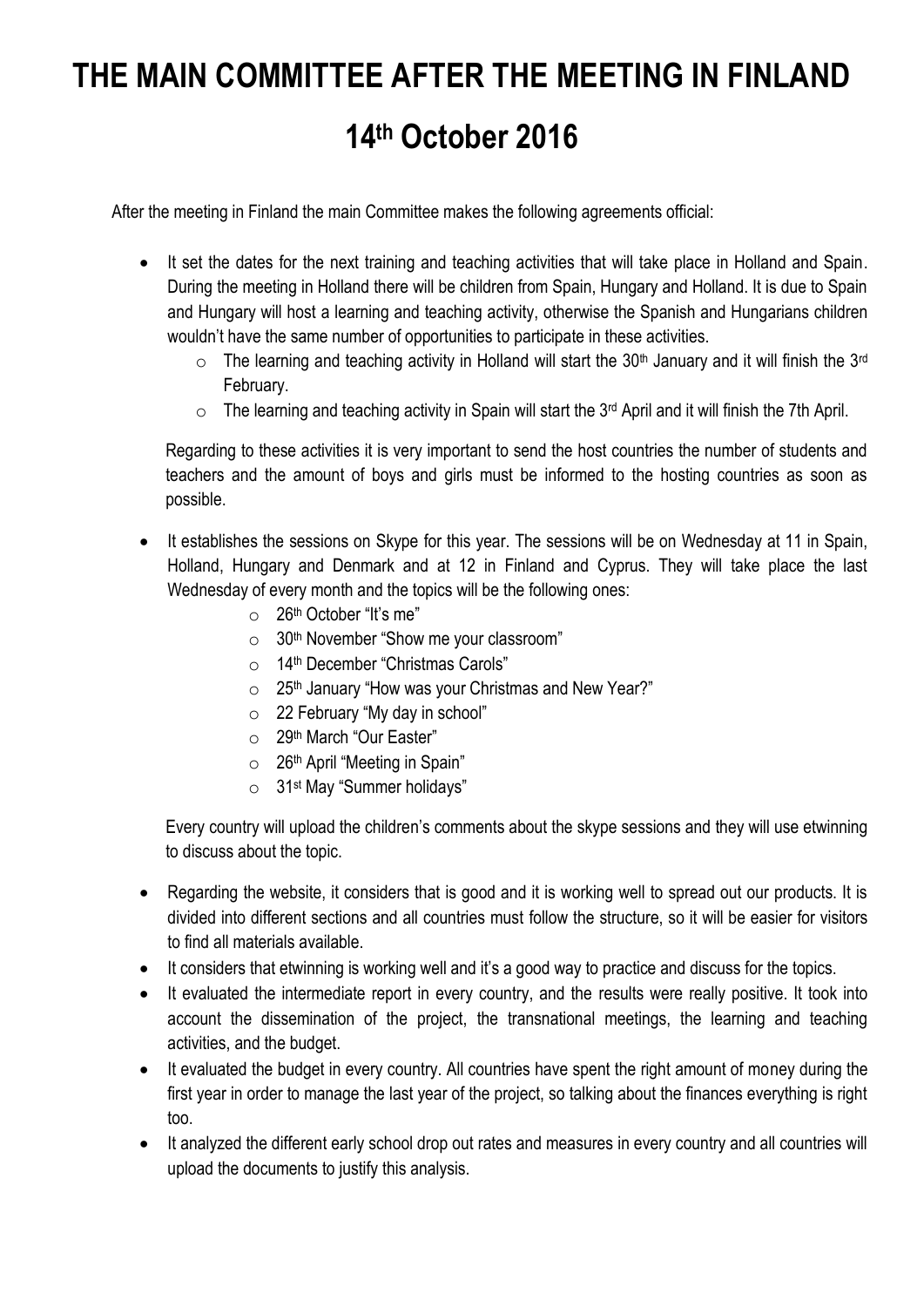- The main Committee also made agreements about the next learning and teaching activity in Holland. the Dutch team talked about their ideas about it and every country gave new ideas for this meeting. The program will be available in the website soon.
- The Main Committee releases the list of duties for this year related to every main topic:
	- $\circ$  FAIRY TALES: It considers that the work is great, Hungary, Holland and Spain will start a new fairy tale and children will do different activities about that during next meetings. All countries will record the different pieces of it to create a new interactive book. During the meeting in Holland there will be a decision about the book chosen to create a new digital book. The printing of the final book will be in Hungary because it is the cheapest country, so during the meeting in Holland every country will tell the Hungarian coordinator the number of copies of it.
	- o MANUAL OF TEACHING AND LEARNING LANGUAGES: Spain is the coordinator of this topic and they will create a book with the information uploaded by every country in the section for that. It will be available for everyone interested in it as a pdf file.
	- $\circ$  TECHNOLOGIES TO PRESERVE THE ENVIRONMENT: Every country has chosen a topic which deals with technologies used to preserve the environment. The presentations will be held in Spain except the Dutch topic. There will be several activities in Holland related to the Dutch topic. In Spain we will work on the rest of topics.
	- o DICTIONARY: During the rest of meetings it will be implemented and it will be put into practice with several activities.
- The Main Committee analyzed the results about the questionnaires for teachers, parents and children during the first year of the project. All views are very positive and all comments related to the different places to stay were also great.

# MOBILITY:

The place to stay was great with a good balance between quality and price. They picked us up to get the school every moring so it was really easy. Everything was really arranged well and we had plenty of time there to analyze their methodology for our manual. All people from the school community in Orivesi were really involved in the activities.

## IMPACT:

The impact of the project was strong. There was a popular race the last day of the meeting and lots of people participated in it. It was a very successful week with a lot of people involved.

## DISSEMINATION:

There are several articles in different newspapers about the meeting and the project and of course all materials developed are available on the website of the project. We have been using the diary of the project in twinspace to publish news, so it is working as it is detailed in the project.

### BUDGET:

We ensured about the budget for the next 2 learning and teaching activities that will take place in Holland and Spain. We discussed about the expenses in both countries and all partners will have enough money to participate in them as it is detailed in the project.

### TIME MANAGEMENT:

The activities are being developed as planned in the project, so it is working very well.